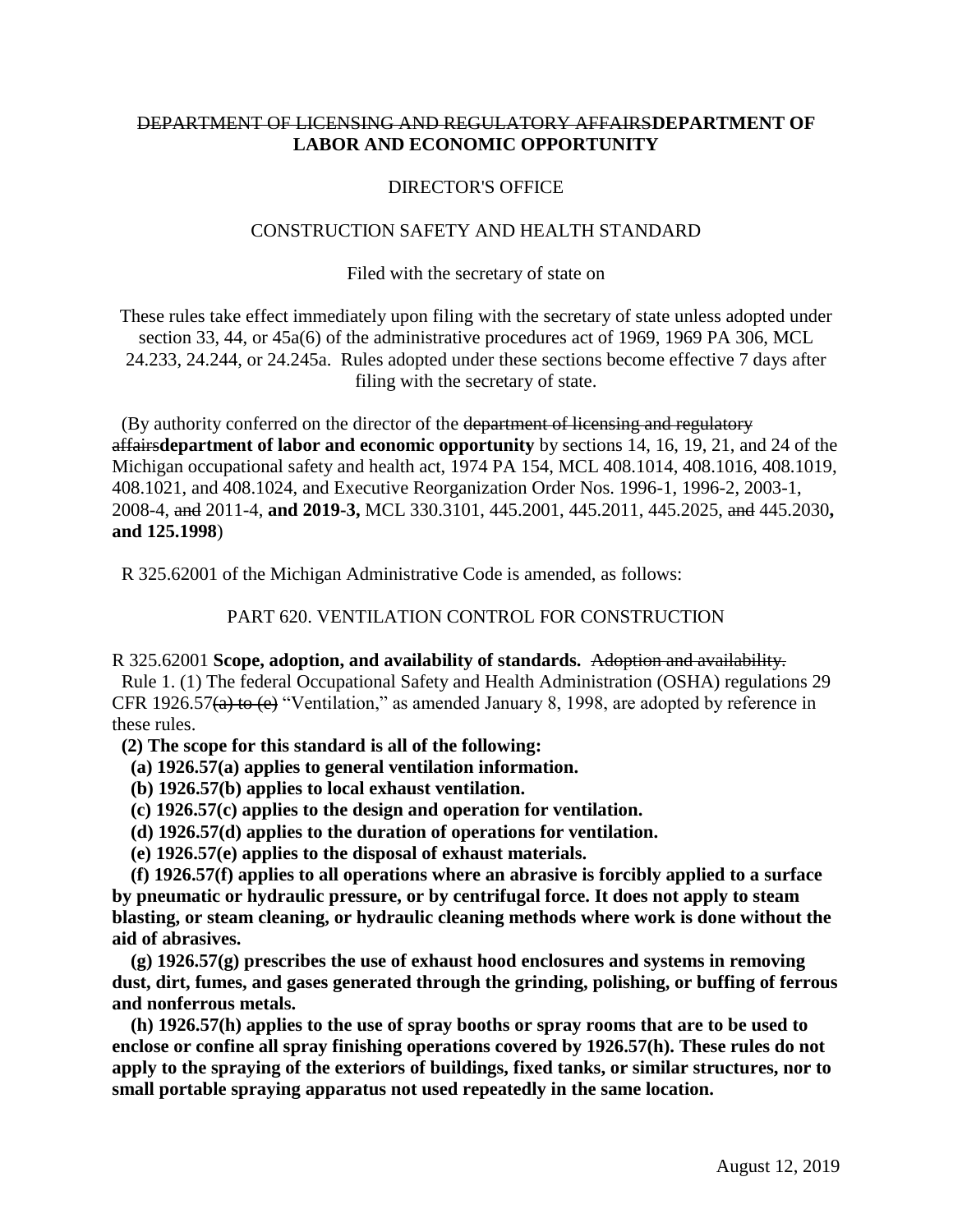**(i) 1926.57(i) applies to all operations involving the immersion of materials in liquids, or in the vapors of such liquids, for the purpose of cleaning or altering their surfaces, or adding or imparting a finish thereto, or changing the character of the materials, and their subsequent removal from the liquids or vapors, draining, and drying. Such operations include washing, electroplating, anodizing, pickling, quenching, dyeing, dipping, tanning, dressing, bleaching, degreasing, alkaline cleaning, stripping, rinsing, digesting, and other similar operations, but do not include molten materials handling operations, or surface coating operations.**

 **(3) A reference to 29 CFR 1926.51 means Construction Safety Standard Part 1. "General Rules."**

 **(4) A reference to 29 CFR 1926.55 means Construction Safety and Health Standard Part 601. "Air Contaminants for Construction."**

 **(5) A reference to 29 CFR 1926.66 means General Industry Safety Standard Part 76. "Spray Finishing Using Flammable and Combustible Materials."**

 **(6) A reference to 29 CFR 1926.102 means Construction Safety and Health Standard Part 6. "Personal Protective Equipment."**

 **(7) A reference to 29 CFR 1910.134 and 1926.103 means Occupational Health Standard Part 451. "Respiratory Protection."**

 **(8) A reference to 29 CFR part 1926, subpart S, means Construction Safety and Health Standard Part 14. "Tunnels, Shafts, Caissons, and Cofferdams."**

 **(9)** (3) The adopted federal regulations have the same force and effect as a rule promulgated under the Michigan occupational safety and health act, 1974 PA 154, MCL 408.1001 to 408.1094.

 **(10)** (4) The OSHA regulations adopted in these rules are available from the United States Department of Labor, Occupational Safety and Health Administration website, [www.osha.gov,](http://www.osha.gov/) at no charge, as of the time of adoption of these rules.

 **(11)** (5) The regulations adopted in these rules are available for inspection at the Department of Licensing and Regulatory Affairs**Department of Labor and Economic Opportunity**, MIOSHA Regulatory Services Section, 530 West Allegan Street, P.O. Box 30643, Lansing, Michigan, 48909-8143.

**(12)**  $(6)$  The regulations adopted in these rules may be obtained from the publisher or the Department of Licensing and Regulatory Affairs**Department of Labor and Economic** 

**Opportunity**, MIOSHA Regulatory Services Section, 530 West Allegan Street, P.O. Box 30643, Lansing, Michigan, 48909-8143, at the cost charged in this rule, plus \$20.00 for shipping and handling

 **(13)** (7) The following Michigan Occupational Safety and Health Administration (MIOSHA) **standards are** standard is referenced in these rules: Occupational Health Standard Part 601. "Air Contaminants for Construction," R 325.60151 to R 325.60161. Up to 5 copies of **these standards** this standard may be obtained at no charge from the Michigan Department of Licensing and Regulatory Affairs**Department of Labor and Economic Opportunity**, MIOSHA Regulatory Services Section, 530 West Allegan Street, P.O. Box 30643, Lansing, Michigan, 48909-8143 or via the internet at the following website: [www.michigan.gov/mioshastandards.](http://www.michigan.gov/mioshastandards) For quantities greater then 5, the cost, as of the time of adoption of these rules, is 4 cents per page.

 **(a) Construction Safety Standard Part 1. "General Rules," R 408.40101 to R 408.40134.**